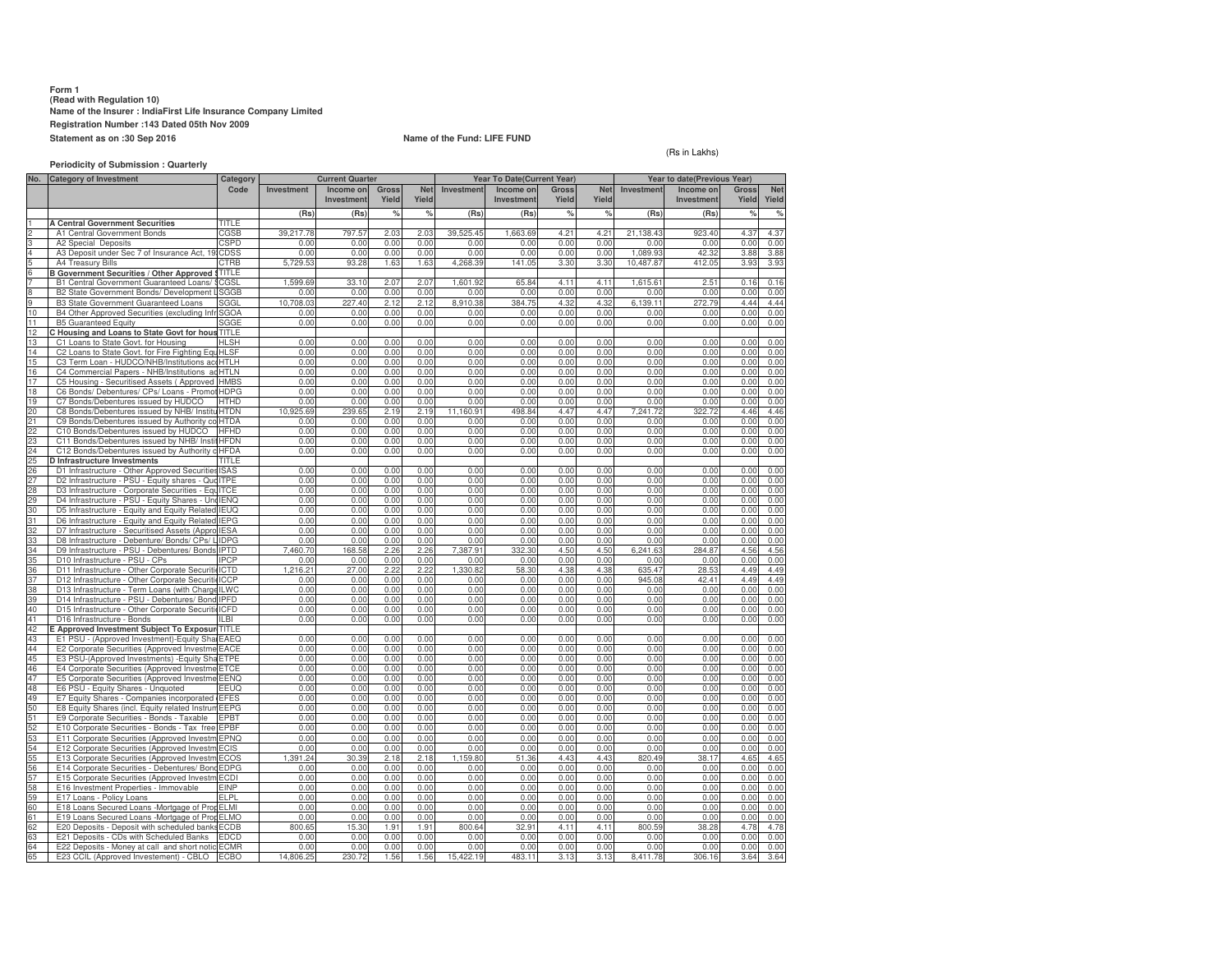| 66                         | E24 Commercial Papers issued by all India           | <b>FECCP</b> | 0.00      | 0.00     | 0.00 | 0.00 | 0.00      | 0.00     | 0.00 | 0.00 | 0.00      | 0.00     | 0.00      | 0.00  |
|----------------------------|-----------------------------------------------------|--------------|-----------|----------|------|------|-----------|----------|------|------|-----------|----------|-----------|-------|
| 67                         | E25 Application Money                               | <b>ECAM</b>  | 0.00      | 0.00     | 0.00 | 0.00 | 0.00      | 0.00     | 0.00 | 0.00 | 0.00      | 0.00     | 0.00      | 0.00  |
|                            | E26 Deposit with Primary Dealers duly recod EDPD    |              | 0.00      | 0.00     | 0.00 | 0.00 | 0.00      | 0.00     | 0.00 | 0.00 | 0.00      | 0.00     | 0.00      | 0.00  |
| 0<br>0<br>0<br>0<br>0<br>0 | E27 Perpetual Debt Instruments of Tier I and EUPD   |              | 0.00      | 0.00     | 0.00 | 0.00 | 0.00      | 0.00     | 0.00 | 0.00 | 0.00      | 0.00     | 0.00      | 0.00  |
|                            | E28 Perpetual Debt Instruments of Tier I and EPPD   |              | 0.00      | 0.00     | 0.00 | 0.00 | 0.00      | 0.00     | 0.00 | 0.00 | 0.00      | 0.00     | 0.00      | 0.00  |
| $\overline{71}$            | E29 Perpetual Non-Cum, P.Shares and Rede EUPS       |              | 0.00      | 0.00     | 0.00 | 0.00 | 0.00      | 0.00     | 0.00 | 0.00 | 0.00      | 0.00     | 0.00      | 0.00  |
| 72<br>73                   | E30 Perpetual Non-Cum, P.Shares and Rede EPPS       |              | 0.00      | 0.00     | 0.00 | 0.00 | 0.00      | 0.00     | 0.00 | 0.00 | 0.00      | 0.00     | 0.00      | 0.00  |
|                            | E31 Foreign Debt Securities (Invested prior         | <b>EFDS</b>  | 0.00      | 0.00     | 0.00 | 0.00 | 0.00      | 0.00     | 0.00 | 0.00 | 0.00      | 0.00     | 0.00      | 0.00  |
| $\overline{74}$            | E32 Mutual Funds - ETF                              | <b>FETF</b>  | 0.00      | 0.00     | 0.00 | 0.00 | 0.00      | 0.00     | 0.00 | 0.00 | 0.00      | 0.00     | 0.00      | 0.00  |
| 75                         | E33 Mutual Funds - Gilt/ G Sec/ Liquid Scher EGMF   |              | 859.28    | 14.85    | 1.73 | 1.73 | 431.99    | 14.85    | 3.44 | 3.44 | 0.00      | 0.00     | $-261.43$ | ##### |
| $\frac{1}{76}$             | E34 Alternate Investment Fund - AIF                 | OAFA         | 757.59    | 20.15    | 2.66 | 2.66 | 755.36    | 45.53    | 6.03 | 6.03 | 346.34    | 14.53    | 4.19      | 4.19  |
| $\overline{77}$            | E35 Mutual Funds - (under Insurer's Promo)          | te EMPG      | 0.00      | 0.00     | 0.00 | 0.00 | 0.00      | 0.00     | 0.00 | 0.00 | 0.00      | 0.00     | 0.00      | 0.00  |
| $\frac{1}{78}$             | E36 Net Current Assets (Only in respect of U ENCA   |              | 0.00      | 0.00     | 0.00 | 0.00 | 0.00      | 0.00     | 0.00 | 0.00 | 0.00      | 0.00     | 0.00      | 0.00  |
| 79                         | <b>F Other than Approved Securities</b>             | TITLE        |           |          |      |      |           |          |      |      |           |          |           |       |
|                            | F1 Other than Approved Investments -Bonds OBPT      |              | 0.00      | 0.00     | 0.00 | 0.00 | 0.00      | 0.00     | 0.00 | 0.00 | 0.00      | 0.00     | 0.00      | 0.00  |
|                            | F2 Other than Approved Investments -Bonds OBPF      |              | 0.00      | 0.00     | 0.00 | 0.00 | 0.00      | 0.00     | 0.00 | 0.00 | 0.00      | 0.00     | 0.00      | 0.00  |
|                            | F3 Other than Approved Investments - Equity OESH    |              | 0.00      | 0.00     | 0.00 | 0.00 | 0.00      | 0.00     | 0.00 | 0.00 | 0.00      | 0.00     | 0.00      | 0.00  |
|                            | F4 Equity Shares (incl. Equity related Instrum OEPG |              | 0.00      | 0.00     | 0.00 | 0.00 | 0.00      | 0.00     | 0.00 | 0.00 | 0.00      | 0.00     | 0.00      | 0.00  |
|                            | F5 Other than Approved Investments -Deben OLDB      |              | 0.00      | 0.00     | 0.00 | 0.00 | 0.00      | 0.00     | 0.00 | 0.00 | 0.00      | 0.00     | 0.00      | 0.00  |
|                            | F6 Debentures/ Bonds/ CPs/ Loans etc. - Pro ODPG    |              | 0.00      | 0.00     | 0.00 | 0.00 | 0.00      | 0.00     | 0.00 | 0.00 | 0.00      | 0.00     | 0.00      | 0.00  |
|                            | <b>F7 Commercial Papers</b>                         | OACP         | 0.00      | 0.00     | 0.00 | 0.00 | 0.00      | 0.00     | 0.00 | 0.00 | 0.00      | 0.00     | 0.00      | 0.00  |
|                            | F8 Other than Approved Investments -Pref S OPSH     |              | 0.00      | 0.00     | 0.00 | 0.00 | 0.00      | 0.00     | 0.00 | 0.00 | 0.00      | 0.00     | 0.00      | 0.00  |
|                            | F9 Other than Approved Investments - Ventur OVNF    |              | 0.00      | 0.00     | 0.00 | 0.00 | 0.00      | 0.00     | 0.00 | 0.00 | 0.00      | 0.00     | 0.00      | 0.00  |
|                            | F10 Other than Approved Investments -Short OSLU     |              | 0.00      | 0.00     | 0.00 | 0.00 | 0.00      | 0.00     | 0.00 | 0.00 | 0.00      | 0.00     | 0.00      | 0.00  |
| $rac{90}{91}$              | F11 Other than Approved Investments - Tern OTLW     |              | 0.00      | 0.00     | 0.00 | 0.00 | 0.00      | 0.00     | 0.00 | 0.00 | 0.00      | 0.00     | 0.00      | 0.00  |
|                            | F12 Mutual Funds - Debt/ Income/ Serial Plat OMGS   |              | 0.00      | 0.00     | 0.00 | 0.00 | 0.00      | 0.00     | 0.00 | 0.00 | 0.00      | 0.00     | 0.00      | 0.00  |
|                            | F13 Mutual Funds - (under Insurer's Promote OMPG    |              | 0.00      | 0.00     | 0.00 | 0.00 | 0.00      | 0.00     | 0.00 | 0.00 | 0.00      | 0.00     | 0.00      | 0.00  |
|                            | F14 Derivative Instruments                          | <b>OCDI</b>  | 0.00      | 0.00     | 0.00 | 0.00 | 0.00      | 0.00     | 0.00 | 0.00 | 0.00      | 0.00     | 0.00      | 0.00  |
| 90<br>90<br>90<br>90<br>90 | F15 Securitised Assets (underlying assets F         | <b>COPSA</b> | 0.00      | 0.00     | 0.00 | 0.00 | 0.00      | 0.00     | 0.00 | 0.00 | 0.00      | 0.00     | 0.00      | 0.00  |
|                            | F16 Equity Shares (PSU & Unlisted)                  | OEPU         | 125.00    | 0.00     | 0.00 | 0.00 | 125.00    | 0.00     | 0.00 | 0.00 | 125.00    | 0.00     | 0.00      | 0.00  |
| 96                         | F17 Investment properties - Immovable               | <b>OIPI</b>  | 0.00      | 0.00     | 0.00 | 0.00 | 0.00      | 0.00     | 0.00 | 0.00 | 0.00      | 0.00     | 0.00      | 0.00  |
|                            |                                                     | <b>TOTAL</b> | 95.597.63 | 1.897.98 | 1.99 | 1.99 | 92.880.77 | 3.772.53 | 4.06 | 4.06 | 66.039.04 | 2.728.71 | 4.13      | 4.13  |

#### **CERTIFICATION**

Certified that the information given herein are correct and complete to the best of my knowledge and belief and nothing has been concealed or suppressed

Date : 10 Oct 2016

Signature : \_\_\_\_\_\_\_\_\_\_\_\_\_\_\_\_\_\_\_\_\_\_ Full Name : Satishwar Balakrishnan

Chief Financial Officer

Note: Category of investment (COI) shall be as per Guidelines, as amended from time to time

1. Based on daily simple Average of Investments

2. Yield netted for tax

3. In the previous year column, figures of the corresponding Year to date of the previous financial year shall be shown.

4. FORM-1 shall be prepared in respect of each fund. In case of ULIP FORM-1 shall be prepared at Segregated Fund (SFIN) level and also at consolidated level.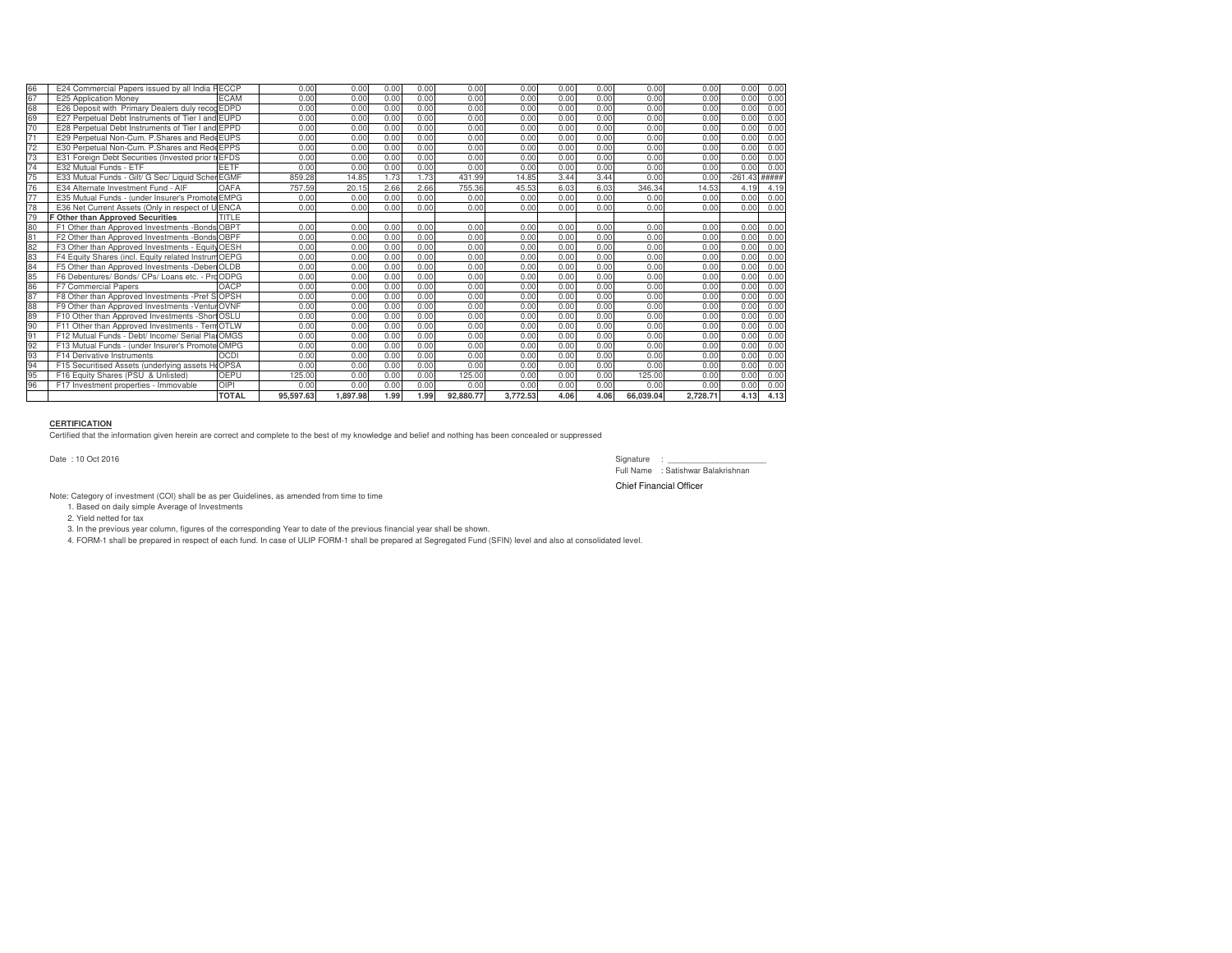#### **Form 1 (Read with Regulation 10) Name of the Insurer : IndiaFirst Life Insurance Company LimitedRegistration Number :143 Dated 05th Nov 2009Statement as on :30 Sep 2016**

65 E23 CCIL (Approved Investement) - CBLO

#### **Name of the Fund: PENSION AND GEN ANNUITY BUSINESS**

#### (Rs in Lakhs)

**Periodicity of Submission : QuarterlyNo. Category of InvestmentInvestment Income on InvestmentGross YieldNet Yield Investment Income onInvestme Gross YieldNet Yield Investment Income on InvestmentGross Yield** $O_{\alpha}$ **Net Yield(Rs) (Rs) % % (Rs) (Rs) % % (Rs) (Rs) % % A Central Government Securities** TITLEs CGSB A1 Central Government Bonds 1,62,066.43 5,886.99 3.63 3.63 1,82,156.25 10,237.80 5.62 5.62 1,50,329.75 6,208.20 4.13 4.13 A2 Special Deposits A2 Special Deposits<br>4 A3 Deposit under Sec 7 of Insurance Act, 19 CDSS 0.00 0.00 0.00 0.00 0.00 0.00 0.00 0.00 0.00 0.00 0.00 0.00 0.00 0.00 0.00 0.00 0.00 0.00 0.00 0.00 0.00 0.00 0.00 0.00 A4 Treasury Bills CTRB **B Government Securities / Other Approved Securities** 24,276.62 40.53 0.17 0.17 24,276.62 40.53 0.17 0.17 0.00 0.00 0.00 0.00 6 TITLEB1 Central Government Guaranteed Loans/ \$ CGSL<sub>24,083.73</sub> 521.34 2.16 2.16 21,494.46 930.54 4.33 4.33 16,069.65 740.38 4.61 4.61 B2 State Government Bonds/ Development SGGB 0.00 0.00 0.00 0.00 0.00 0.00 0.00 0.00 0.00 0.00 0.00 0.00 B3 State Government Guaranteed Loans SGGL 58,806.27 1,185.86 2.02 2.02 51,117.37 2,067.08 4.04 4.04 40,419.36 1,636.33 4.05 4.05 10 B4 Other Approved Securities (excluding Infr SGOA C0.00 0.00 0.00 0.00 0.00 0.00 0.00 0.00 0.00 0.00 0.00 0.00 11 B5 Guaranteed Equity 1 B5 Guaranteed Equity<br>2 **C Housing and Loans to State Govt for hous** TITLE 0.00 0.00 0.00 0.00 0.00 0.00 0.00 0.00 0.00 0.00 0.00 0.00 12 **ire fighting equipment** 13 C1 Loans to State Govt. for Housing<br>14 C2 Loans to State Govt. for Fire Fight 13 C1 Loans to State Govt. for Housing<br>14 C2 Loans to State Govt. for Fire Fighting Equ<sup>1</sup>HLSF <u>브 - 0.000 0.000 0.000 0.000 0.000 0.000 0.000 0.000 0.000 0.000 0.00</u>  $0.00000$  0.00 0.00 0.00 0.00 0.00 0.00 0.00 0.00 0.00 0.00 0.00 15 C3 Term Loan - HUDCO/NHB/Institutions accHTLH 0.00 0.00 0.00 0.00 0.00 0.00 0.00 0.00 0.00 0.00 0.00 0.00 16 C4 Commercial Papers - NHB/Institutions ad HTLN 0.00 0.00 0.00 0.00 0.00 0.00 0.00 0.00 0.00 0.00 0.00 0.00 17 C5 Housing - Securitised Assets (Approved HMBS 0.00 0.00 0.00 0.00 0.00 0.00 0.00 0.00 0.00 0.00 0.00 0.00 18 C6 Bonds/ Debentures/ CPs/ Loans - Promot HDPG <sup>p</sup> 0.00 0.00 0.00 0.00 0.00 0.00 0.00 0.00 0.00 0.00 0.00 0.00 19 C7 Bonds/Debentures issued by HUDCO HTHD 0.00 0.00 0.00 0.00 0.00 0.00 0.00 0.00 0.00 0.00 0.00 0.00 20 C8 Bonds/Debentures issued by NHB/ Instituted HTDN 72,775.10<br>21 C9 Bonds/Debentures issued by Authority coletTDA 0.00 72,775.10 1,869.20 2.57 2.57 67,008.40 3,189.43 4.76 4.76 52,404.45 2,355.46 4.49 4.49 21 C9 Bonds/Debentures issued by Authority contact C10 Bonds/Debentures issued by HUDCO HTDAted under any Housing/Building scheme approved by C $\begin{bmatrix} 0.00 & 0.00 & 0.00 & 0.00 & 0.00 & 0.00 & 0.00 & 0.00 & 0.00 & 0.00 & 0.00 & 0.00 & 0.00 & 0.00 & 0.00 & 0.00 & 0.00 & 0.00 & 0.00 & 0.00 & 0.00 & 0.00 & 0.00 & 0.00 & 0.00 & 0.00 & 0.00 & 0.00 & 0.00 & 0.00 & 0.00 & 0.00 & 0.00 & 0.00 & 0.00 & 0.0$ C10 Bonds/Debentures issued by HUDCO HFHD 0.00 0.00 0.00 0.00 0.00 0.00 0.00 0.00 0.00 0.00 0.00 0.00 23 C11 Bonds/Debentures issued by NHB/ Institutions HFDN 2.00 0.00 0.00 0.00 0.00 0.00 0.00 0.00 0.00 0.00 0.00 0.00 24 C12 Bonds/Debentures issued by Authority change C12 Bonds/Debentures issued by Authority change. HFDAuted under any Housing/Building scheme approved by 0.00 0.00 0.00 0.00 Central/State/any Authority or Body constituted by 0.00 0.00 0.00 0.00 Central/State Act. 0.00 0.00 0.00 0.00 25**D Infrastructure Investments**<br> **D1** Infrastructure - Other Appr 25 D Infrastructure Investments<br>26 D1 Infrastructure - Other Approved Securities ISAS 0.00 0.00 0.00 0.00 0.00 0.00 0.00 0.00 0.00 0.00 0.00 0.00 27 D2 Infrastructure - PSU - Equity shares - Quo ITPE 484.94 57.24 11.80 11.80 458.51 78.00 17.01 17.01 91.64 (7.66) (8.35) (8.35) 28 D3 Infrastructure - Corporate Securities - EquITCE y shares - Quoted 0.00 0.00 0.00 0.00 0.00 0.00 0.00 0.00 228.19 6.17 2.70 2.70 29 D4 Infrastructure - PSU - Equity Shares - UnqUENQ<br>30 D5 Infrastructure - Equity and Equity Related IFUO IENO 0.00 0.00 0.00 0.00 0.00 0.00 0.00 0.00 0.00 0.00 0.00 0.00 5 Infrastructure - Equity and Equity Related IEUQ<br>D6 Infrastructure - Equity and Equity Related IEPG  $0.0$  0.00 0.00 0.00 0.00 0.00 0.00 0.00 0.00 0.00 0.00 0.00 31 D6 Infrastructure - Equity and Equity Related IEPG 2003<br>32 D7 Infrastructure - Securitised Assets (Appro IESA 200  $0.0$  0.00 0.00 0.00 0.00 0.00 0.00 0.00 0.00 0.00 0.00 0.00 32 D7 Infrastructure - Securitised Assets (Appro IESA<br>33 D8 Infrastructure - Debenture/ Bonds/ CPs/ LIDPG IESA) 0.00 0.00 0.00 0.00 0.00 0.00 0.00 0.00 0.00 0.00 0.00 0.00 D8 Infrastructure - Debenture/ Bonds/ CPs/ L  $IDPG$   $0.00$  0.00 0.00 0.00 0.00 0.00 0.00 0.00 0.00 0.00 0.00 0.00 34 D9 Infrastructure - PSU - Debentures/ Bonds IPTD 93,726.55 2,022.54 2.16 2.16 89,709.84 3,821.57 4.26 4.26 72,338.86 3,250.75 4.49 4.49 35 D10 Infrastructure - PSU - CPs196 D10 Infrastructure - PSU - CPs<br>36 D11 Infrastructure - Other Corporate Securitie ICTD 0.00 0.00 0.00 0.00 0.00 0.00 0.00 0.00 0.00 0.00 0.00 0.00 ICTD Debentures/ Bonds 11,711.21 264.13 2.26 2.26 9,450.65 421.04 4.46 4.46 6,070.98 269.39 4.44 4.44 D12 Infrastructure - Other Corporate Securitie ICCP 0.00 0.00 0.00 0.00 0.00 0.00 0.00 0.00 0.00 0.00 0.00 0.00 38 D13 Infrastructure - Term Loans (with Charge ILWC<br>39 D14 Infrastructure - PSU - Debentures/ Bond IPFD 0.00 0.000 0.000 0.000 0.000 0.000 0.000 0.000 0.000 0.000 0.000 0.000 0.000 0.000 0.000 0.000 0.000 0.000 0.0 D14 Infrastructure - PSU - Debentures/ Bond 0.00 0.00 0.00 0.00 0.00 0.00 0.00 0.00 0.00 0.00 0.00 0.00 40 D15 Infrastructure - Other Corporate Securiti ICFD 0.000<br>41 D16 Infrastructure - Bonds<br>0.869.5 0.00 0.00 0.00 0.00 0.00 0.00 0.00 0.00 0.00 0.00 0.00 D16 Infrastructure - Bonds **ILBI 2,869.57<br>2 E Approved Investment Subject To Exposure TITLE**  127.51 4.44 4.44 2,934.43 192.87 6.57 6.57 3,000.00 131.81 4.39 4.39 4243 E1 PSU - (Approved Investment)-Equity Shares EAEQ ted 154.35 48.40 31.36 31.36 404.14 132.46 32.78 32.78 364.08 (76.25) (20.94) ##### 44 E2 Corporate Securities (Approved Investme EACE<br>45 E3 PSLI-(Approved Investments) - Fquity ShaFTPF  $\frac{155.40}{0.00}$   $\frac{16.24}{0.00}$  155.40 16.24 10.45 10.45 310.93 35.63 11.46 11.46 3,188.90 179.10 5.62 5.62 E3 PSU-(Approved Investments) -Equity Shares ETPE oted 0.00 0.00 0.00 0.00 0.00 0.00 0.00 0.00 0.00 0.00 0.00 0.00 46 E4 Corporate Securities (Approved Investme ETCE  $\qquad \qquad 0.00$  0.000.00 0.00 0.00 0.00 0.00 0.00 0.00 0.00 0.00 0.00 0.00 47 E5 Corporate Securities (Approved Investment ENG 0.00 0.00 0.00 0.00 0.00 0.00 0.00 0.00 0.00 0.00 0.00 0.00 48 E6 PSU - Equity Shares - Unquoted<br>49 E7 Equity Shares - Companies incor EEUQ<br>EFES 0.00 0.00 0.00 0.00 0.00 0.00 0.00 0.00 0.00 0.00 0.00 0.00 49 E7 Equity Shares - Companies incorporated<br>50 E8 Equity Shares (incl. Equity related Instru EFESe India (invested prior to IRDA Regulations) 0.00 0.00 0.00 0.00 0.00 0.00 0.00 0.00 0.00 0.00 0.00 0.00 E8 Equity Shares (incl. Equity related Instrum EEPG 0.00 0.00 0.00 0.00 0.00 0.00 0.00 0.00 0.00 0.09 0.00 0.00 51 E9 Corporate Securities - Bonds - Taxable EPBT 1,011.58 21.84 2.16 2.16 1,012.18 43.44 4.29 4.29 2,520.34 114.64 4.55 4.55 52 E10 Corporate Securities - Bonds - Tax free EPBF 0.00 0.00 0.00 0.00 0.00 0.00 0.00 0.00 0.00 0.00 0.00 0.00 53 E11 Corporate Securities (Approved Investment PNQ  $0.0$  0.00 0.00 0.00 0.00 0.00 0.00 0.00 0.00 0.00 0.00 0.00 54 E12 Corporate Securities (Approved Investment CIS 1995) 6.6 E13 Corporate Securities (Approved Investment COS 195.913.0  $0.00$  0.00 0.00 0.00 0.00 0.00 0.00 0.00 0.00 0.00 0.00 0.00 55 E13 Corporate Securities (Approved Investment COS 35,913.0<br>56 E14 Corporate Securities - Debentures/Bond EDPG 0.0 828.50 2.31 2.31 31,537.39 1,446.36 4.59 4.59 26,917.88 1,287.47 4.78 4.78 E14 Corporate Securities - Debentures/ Bon EDPGs/ Loans - Promoter Group 0.00 0.00 0.00 0.00 0.00 0.00 0.00 0.00 0.00 0.00 0.00 0.00 57 E15 Corporate Securities (Approved Investment DO 0.0 0.00 0.00 0.00 0.00 0.00 0.00 0.00 0.00 0.00 0.00 0.00 0.00 E16 Investment Properties - Immovable e EINP 0.00 0.00 0.00 0.00 0.00 0.00 0.00 0.00 0.00 0.00 0.00 0.00 59 E17 Loans - Policy LoansELPL600 E17 Loans - Policy Loans<br>60 E18 Loans Secured Loans -Mortgage of PropELMI 0.00 0.00 0.00 0.00 0.00 0.00 0.00 0.00 0.00 0.00 0.00 0.00 ELMI India (term Loan)0.00 0.00 0.00 0.00 0.00 0.00 0.00 0.00 0.00 0.00 0.00 0.00 61 E19 Loans Secured Loans -Mortgage of Property Capacity of Property of Property of Property of Property of Property of Property of Property of Property of Property of Property of Property of Property of Property of Prope ELMO $\frac{1}{1000}$  0.00 0.00 0.00 0.000 0.000 0.000 0.000 0.000 0.000 0.000 0.000 0.000 0.000 0.000 0.000 0.000 0.000 0.000 0.000 0.000 0.000 0.000 0.000 0.000 0.000 0.000 0.000 0.000 0.000 0.000 0.000 0.000 0.000 0.000 0.000 0 62 E20 Deposits - Deposit with scheduled banksECDB<u>0 0.00 0.00 0.00 0.00 1,999.98 2.47 0.12 0.12 1,400.00 21.41 1.53 1.53</u> 63 E21 Deposits - CDs with Scheduled Banks<br>64 E22 Deposits - Money at call and short notice 63 E21 Deposits - CDs with Scheduled Banks EDCD<br>64 E22 Deposits - Money at call and short notic ECMR 0.00 0.00 0.00 0.00 0.00 0.00 0.00 0.00 0.00 0.00 0.00 0.00 ith banks of the banks of the banks of the banks of the banks of the banks of the banks of the banks of the ba<br>In the banks of the banks of the banks of the banks of the banks of the banks of the banks of the banks of the **CategoryCodeCurrent Quarter Year To Date(Current Year) Year to date(Previous Year)**

ECBO 23,314.73 362.94 1.56 1.56 28,722.53 904.42 3.15 3.15 18,108.09 661.08 3.65 3.65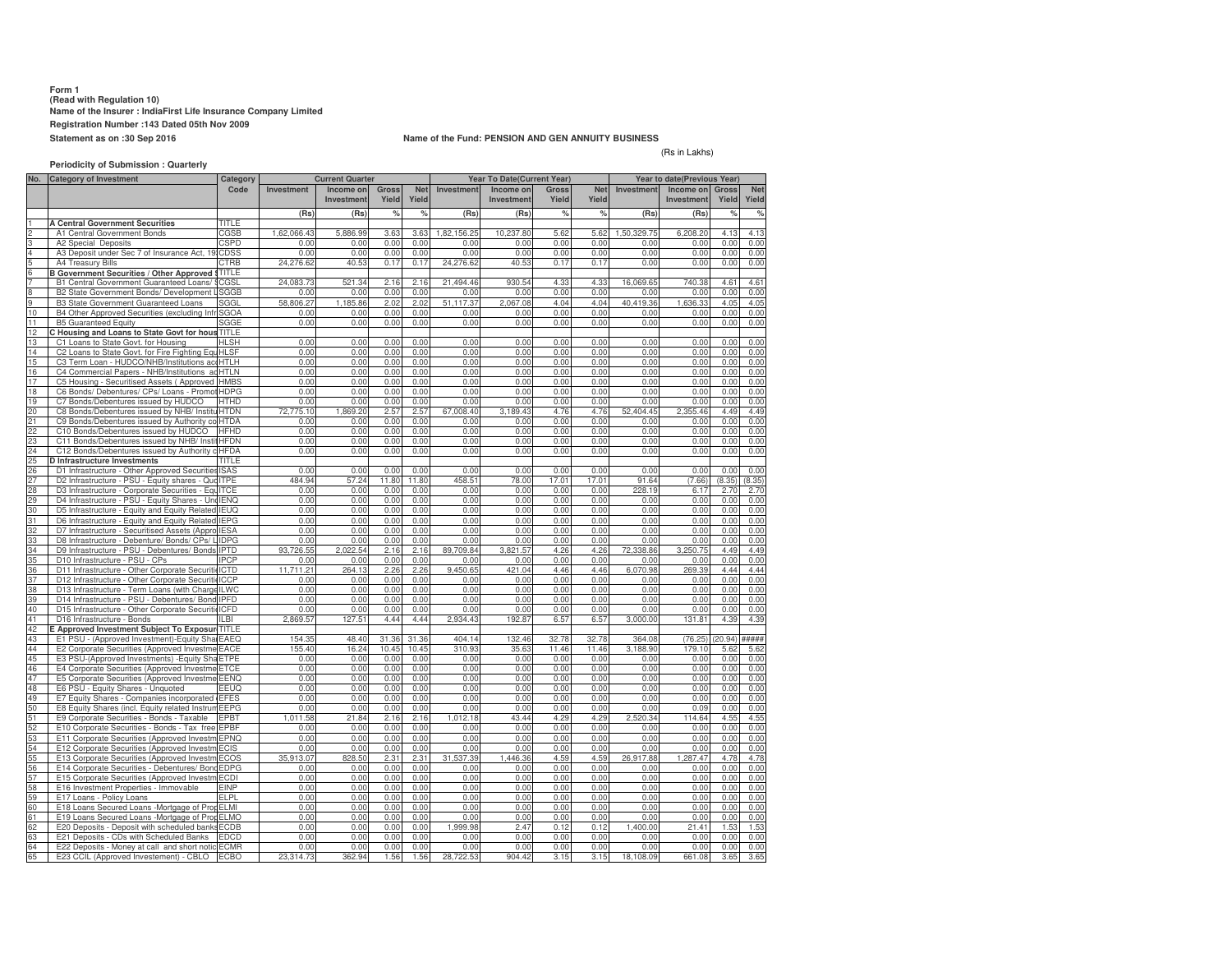| 66              | E24 Commercial Papers issued by all India FECCP     |              | 0.00        | 0.00      | 0.00 | 0.00 | 0.00        | 0.00      | 0.00 | 0.00 | 0.00        | 0.00      | 0.00 | 0.00 |
|-----------------|-----------------------------------------------------|--------------|-------------|-----------|------|------|-------------|-----------|------|------|-------------|-----------|------|------|
| 67              | E25 Application Money                               | <b>ECAM</b>  | 0.00        | 0.00      | 0.00 | 0.00 | .999.98     | 0.00      | 0.00 | 0.00 | 0.00        | 0.00      | 0.00 | 0.00 |
| 68              | E26 Deposit with Primary Dealers duly recog EDPD    |              | 0.00        | 0.00      | 0.00 | 0.00 | 0.00        | 0.00      | 0.00 | 0.00 | 0.00        | 0.00      | 0.00 | 0.00 |
| 69              | E27 Perpetual Debt Instruments of Tier I and EUPD   |              | 0.00        | 0.00      | 0.00 | 0.00 | 0.00        | 0.00      | 0.00 | 0.00 | 0.00        | 0.00      | 0.00 | 0.00 |
| 70              | E28 Perpetual Debt Instruments of Tier I and EPPD   |              | 0.00        | 0.00      | 0.00 | 0.00 | 0.00        | 0.00      | 0.00 | 0.00 | 0.00        | 0.00      | 0.00 | 0.00 |
| $\overline{71}$ | E29 Perpetual Non-Cum, P.Shares and Rede EUPS       |              | 0.00        | 0.00      | 0.00 | 0.00 | 0.00        | 0.00      | 0.00 | 0.00 | 0.00        | 0.00      | 0.00 | 0.00 |
| 72              | E30 Perpetual Non-Cum. P. Shares and Rede EPPS      |              | 0.00        | 0.00      | 0.00 | 0.00 | 0.00        | 0.00      | 0.00 | 0.00 | 0.00        | 0.00      | 0.00 | 0.00 |
| 73              | E31 Foreign Debt Securities (Invested prior         | t EFDS       | 0.00        | 0.00      | 0.00 | 0.00 | 0.00        | 0.00      | 0.00 | 0.00 | 0.00        | 0.00      | 0.00 | 0.00 |
| 74              | E32 Mutual Funds - ETF                              | <b>FETF</b>  | 0.00        | 0.00      | 0.00 | 0.00 | 0.00        | 0.00      | 0.00 | 0.00 | 0.00        | 0.00      | 0.00 | 0.00 |
| 75              | E33 Mutual Funds - Gilt/ G Sec/ Liquid Scher EGMF   |              | 16.718.53   | 296.51    | 1.77 | 1.77 | 10.395.80   | 370.36    | 3.56 | 3.56 | 638.99      | 25.20     | 3.94 | 3.94 |
| 76              | E34 Alternate Investment Fund - AIF                 | OAFA         | 0.00        | 0.00      | 0.00 | 0.00 | 0.00        | 0.00      | 0.00 | 0.00 | 0.00        | 0.00      | 0.00 | 0.00 |
| 77              | E35 Mutual Funds - (under Insurer's Promote EMPG    |              | 0.00        | 0.00      | 0.00 | 0.00 | 0.00        | 0.00      | 0.00 | 0.00 | 0.00        | 0.00      | 0.00 | 0.00 |
| 78              | E36 Net Current Assets (Only in respect of U ENCA   |              | 0.00        | 0.00      | 0.00 | 0.00 | 0.00        | 0.00      | 0.00 | 0.00 | 0.00        | 0.00      | 0.00 | 0.00 |
| 79              | F Other than Approved Securities                    | <b>TITLE</b> |             |           |      |      |             |           |      |      |             |           |      |      |
| 80              | F1 Other than Approved Investments -Bonds OBPT      |              | 0.00        | 0.00      | 0.00 | 0.00 | 0.00        | 0.00      | 0.00 | 0.00 | 0.00        | 0.00      | 0.00 | 0.00 |
| 81              | F2 Other than Approved Investments -Bonds OBPF      |              | 0.00        | 0.00      | 0.00 | 0.00 | 0.00        | 0.00      | 0.00 | 0.00 | 0.00        | 0.00      | 0.00 | 0.00 |
| 82              | F3 Other than Approved Investments - Equit          | <b>VOESH</b> | 0.00        | 0.00      | 0.00 | 0.00 | 0.00        | 0.00      | 0.00 | 0.00 | 0.00        | 0.00      | 0.00 | 0.00 |
| 83              | F4 Equity Shares (incl. Equity related Instrum OEPG |              | 0.00        | 0.00      | 0.00 | 0.00 | 0.00        | 0.00      | 0.00 | 0.00 | 0.00        | 0.00      | 0.00 | 0.00 |
| 84              | F5 Other than Approved Investments -Deben OLDB      |              | 0.00        | 0.00      | 0.00 | 0.00 | 0.00        | 0.00      | 0.00 | 0.00 | 0.00        | 0.00      | 0.00 | 0.00 |
| 85              | F6 Debentures/ Bonds/ CPs/ Loans etc. - ProODPG     |              | 0.00        | 0.00      | 0.00 | 0.00 | 0.00        | 0.00      | 0.00 | 0.00 | 0.00        | 0.00      | 0.00 | 0.00 |
| 86              | F7 Commercial Papers                                | OACP         | 0.00        | 0.00      | 0.00 | 0.00 | 0.00        | 0.00      | 0.00 | 0.00 | 0.00        | 0.00      | 0.00 | 0.00 |
| 87              | F8 Other than Approved Investments -Pref SOPSH      |              | 0.00        | 0.00      | 0.00 | 0.00 | 0.00        | 0.00      | 0.00 | 0.00 | 0.00        | 0.00      | 0.00 | 0.00 |
| 88              | F9 Other than Approved Investments - Ventur OVNF    |              | 0.00        | 0.00      | 0.00 | 0.00 | 0.00        | 0.00      | 0.00 | 0.00 | 0.00        | 0.00      | 0.00 | 0.00 |
| 89              | F10 Other than Approved Investments -Short OSLU     |              | 0.00        | 0.00      | 0.00 | 0.00 | 0.00        | 0.00      | 0.00 | 0.00 | 0.00        | 0.00      | 0.00 | 0.00 |
| 90              | F11 Other than Approved Investments - Tern OTLW     |              | 0.00        | 0.00      | 0.00 | 0.00 | 0.00        | 0.00      | 0.00 | 0.00 | 0.00        | 0.00      | 0.00 | 0.00 |
| 91              | F12 Mutual Funds - Debt/ Income/ Serial PlanOMGS    |              | 0.00        | 0.00      | 0.00 | 0.00 | 0.00        | 0.00      | 0.00 | 0.00 | 0.00        | 0.00      | 0.00 | 0.00 |
| 92              | F13 Mutual Funds - (under Insurer's Promote OMPG    |              | 0.00        | 0.00      | 0.00 | 0.00 | 0.00        | 0.00      | 0.00 | 0.00 | 0.00        | 0.00      | 0.00 | 0.00 |
| 93              | F14 Derivative Instruments                          | <b>OCDI</b>  | 0.00        | 0.00      | 0.00 | 0.00 | 0.00        | 0.00      | 0.00 | 0.00 | 0.00        | 0.00      | 0.00 | 0.00 |
| 94              | F15 Securitised Assets (underlying assets H         | <b>OPSA</b>  | 0.00        | 0.00      | 0.00 | 0.00 | 0.00        | 0.00      | 0.00 | 0.00 | 0.00        | 0.00      | 0.00 | 0.00 |
| 95<br>96        | F16 Equity Shares (PSU & Unlisted)                  | <b>OEPU</b>  | 0.00        | 0.00      | 0.00 | 0.00 | 0.00        | 0.00      | 0.00 | 0.00 | 0.00        | 0.00      | 0.00 | 0.00 |
|                 | F17 Investment properties - Immovable               | OIPI         | 0.00        | 0.00      | 0.00 | 0.00 | 0.00        | 0.00      | 0.00 | 0.00 | 0.00        | 0.00      | 0.00 | 0.00 |
|                 |                                                     | <b>TOTAL</b> | 5,28,068.07 | 13.549.77 | 2.57 | 2.57 | 5.24.989.45 | 23.914.02 | 4.56 | 4.56 | 3.94.091.17 | 16.803.57 | 4.26 | 4.26 |

### **CERTIFICATION**

Certified that the information given herein are correct and complete to the best of my knowledge and belief and nothing has been concealed or suppressed

Date : 10 Oct 2016

Signature : \_\_\_\_\_\_\_\_\_\_\_\_\_\_\_\_\_\_\_\_\_\_ Full Name : Satishwar Balakrishnan

Chief Financial Officer

Note: Category of investment (COI) shall be as per Guidelines, as amended from time to time

1. Based on daily simple Average of Investments

2. Yield netted for tax

3. In the previous year column, figures of the corresponding Year to date of the previous financial year shall be shown.

4. FORM-1 shall be prepared in respect of each fund. In case of ULIP FORM-1 shall be prepared at Segregated Fund (SFIN) level and also at consolidated level.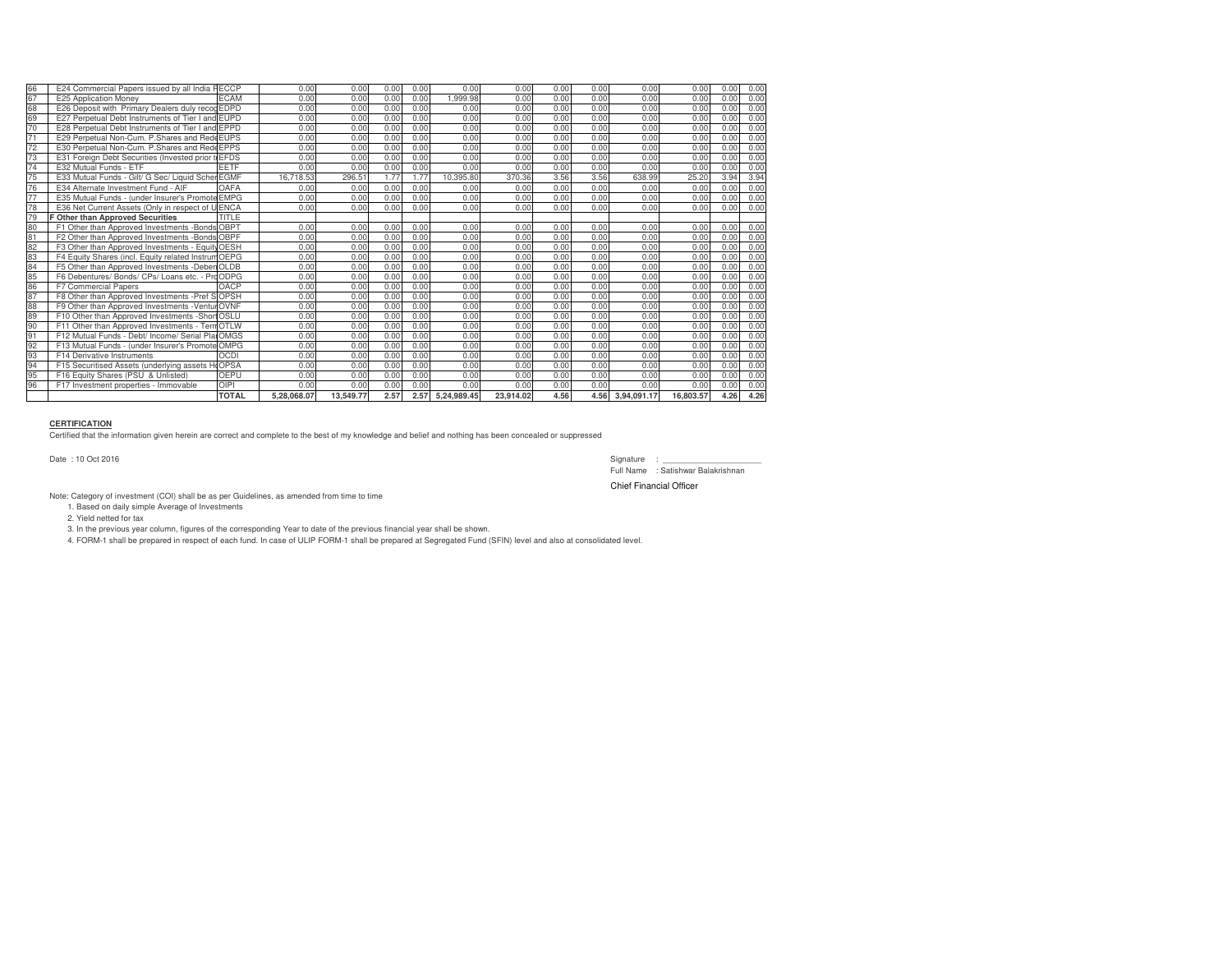# **Form 1 (Read with Regulation 10) Name of the Insurer : IndiaFirst Life Insurance Company LimitedRegistration Number :143 Dated 05th Nov 2009Statement as on :30 Sep 2016**

**Name of the Fund: ULIP**

### **Periodicity of Submission : Quarterly**

(Rs in Lakhs)

|                | No. Category of Investment                                                                     | Category                   |                     | <b>Current Quarter</b> |                        |                 |                    | Year To Date(Current Year) |                |                 |                           | Year to date(Previous Year) |                    |                    |
|----------------|------------------------------------------------------------------------------------------------|----------------------------|---------------------|------------------------|------------------------|-----------------|--------------------|----------------------------|----------------|-----------------|---------------------------|-----------------------------|--------------------|--------------------|
|                |                                                                                                | Code                       | Investment          | Income on              | Gross                  | <b>Net</b>      | Investment         | Income on                  | Gross          | Net             | Investment Income on      |                             | <b>Gross</b>       | Net                |
|                |                                                                                                |                            |                     | Investment             | Yield                  | Yield           |                    | Investment                 | Yield          | Yield           |                           | Investment                  | Yield              | Yield              |
|                |                                                                                                |                            | (Rs)                | (Rs)                   |                        | $\frac{1}{2}$   | (Rs)               | (Rs)                       |                |                 | (Rs)                      | (Rs)                        |                    | $\frac{9}{6}$      |
|                | <b>A Central Government Securities</b><br>A1 Central Government Bonds                          | TITLE<br>CGSB              | 56,779.19           | 2.724.02               | 4.80                   | 4.80            | 59.841.19          | 4.377.58                   | 7.32           | 7.32            | 63,747.66                 | 2,578.58                    | 4.04               | 4.04               |
|                | A2 Special Deposits                                                                            | CSPD                       | 0.00                | 0.00                   | 0.00                   | 0.00            | 0.01               | 0.00                       | 0.00           | 0.00            | 0.00                      | 0.00                        | 0.00               | 0.00               |
|                | A3 Deposit under Sec 7 of Insurance Act, 19 CDSS                                               |                            | 0.00                | 0.00                   | 0.00                   | 0.00            | 0.00               | 0.00                       | 0.00           | 0.00            | 0.00                      | 0.00                        | 0.00               | 0.00               |
|                | A4 Treasury Bills                                                                              | CTRB                       | 32,511.78           | 548.82                 | 1.69                   | 1.69            | 31,678.1           | 1,081.5                    | 3.41           | 3.41            | 32,225.6                  | 1,252.8                     | 3.89               | 3.89               |
|                | <b>B Government Securities / Other Approved</b>                                                | <b>STITLE</b>              |                     |                        |                        |                 |                    |                            |                |                 |                           |                             |                    |                    |
|                | B1 Central Government Guaranteed Loans                                                         | CGSI                       | 1.699.9             | 89.58                  | 5.2                    | 5.27            | 1.686.1            | 127.4                      | 7.56           | 7.56            | 2.231.2                   | 145.7                       | 6.52               | 6.53               |
|                | B2 State Government Bonds/ Development                                                         | SGGB                       | 0.00                | 0.00                   | 0.00                   | 0.00            | 0.00               | 0.01                       | 0.00           | 0.00            | 0.00                      | 0.00                        | 0.00               | 0.00               |
|                | <b>B3 State Government Guaranteed Loans</b>                                                    | SGGI                       | 1.118.24            | 54.40                  | 4.86                   | 4.86            | 639.6              | 58.6                       | 9.16           | 9.16            | 154.69                    | 7.48                        | 4.84               | 4.84               |
| 11             | B4 Other Approved Securities (excluding li<br><b>B5</b> Guaranteed Equity                      | <b>SGOA</b><br>SGGE        | 0.00<br>0.00        | 0.00<br>0.00           | 0.00<br>0.00           | 0.00<br>0.00    | 0.00<br>0.00       | 0.00<br>0.00               | 0.00<br>0.00   | 0.0(<br>0.00    | 0.00<br>0.00              | 0.00<br>0.00                | 0.00<br>0.00       | 0.00<br>0.00       |
| 12             | C Housing and Loans to State Govt for hous TITLE                                               |                            |                     |                        |                        |                 |                    |                            |                |                 |                           |                             |                    |                    |
| 13             | C1 Loans to State Govt, for Housing                                                            | <b>HLSH</b>                | 0.00                | 0.00                   | 0.00                   | 0.00            | 0.00               | 0.00                       | 0.00           | 0 <sub>0</sub>  | 0.00                      | 0.00                        | 0.00               | 0.00               |
| $\overline{A}$ | C2 Loans to State Govt. for Fire Fighting Eq                                                   | <b>HLSF</b>                | 0.00                | 0.00                   | 0.0                    | 0.00            | 0.0(               | 0.00                       | 0.00           | 0. <sub>C</sub> | 0.00                      | 0.00                        | 0.00               | 0.00               |
| 15             | C3 Term Loan - HUDCO/NHB/Institutions actHTLH                                                  |                            | 0.00                | 0.00                   | 0.00                   | 0.00            | 0.00               | 0.00                       | 0.00           | 0.0(            | 0.00                      | 0.00                        | 0.00               | 0.00               |
|                | C4 Commercial Papers - NHB/Institutions ad HTLN                                                |                            | 0.00                | 0.00                   | 0.00                   | 0.00            | 0.00               | 0.00                       | 0.00           | 0.00            | 0.00                      | 0.00                        | 0.00               | 0.00               |
| 17             | C5 Housing - Securitised Assets (Approved HMBS                                                 |                            | 0.00                | 0.00                   | 0.00                   | 0.00            | 0.0(               | 0.00                       | 0.00           | 0.0(            | 0.00                      | 0.00                        | 0.00               | 0.00               |
| 18<br>19       | C6 Bonds/ Debentures/ CPs/ Loans - Promo                                                       | dt HDPG                    | 0.00                | 0.00<br>0.00           | 0.00                   | 0.00            | 0.00<br>0.00       | 0.00<br>0.00               | 0.00<br>0.00   | 0.00            | 0.00<br>0.00              | 0.00<br>0.00                | 0.00               | 0.00<br>0.00       |
| 20             | C7 Bonds/Debentures issued by HUDCO<br>C8 Bonds/Debentures issued by NHB/ Insti                | <b>HTHD</b><br><b>HTDN</b> | 0.00<br>15.073.60   | 686.86                 | 0.00<br>4.56           | 0.00<br>4.56    | 13.401.1           | 1.004.6                    | 7.50           | 0.00<br>7.5(    | 11.301.52                 | 531.3                       | 0.00<br>4.70       | 4.70               |
| 21             | C9 Bonds/Debentures issued by Authority                                                        | <b>HTDA</b>                | 0.00                | 0.00                   | 0.00                   | 0.00            | 0.00               | 0.00                       | 0.00           | 0.00            | 0.00                      | 0.00                        | 0.00               | 0.00               |
| 22             | C10 Bonds/Debentures issued by HUDCO                                                           | <b>HFHD</b>                | 0.00                | 0.00                   | 0.00                   | 0.00            | 0.00               | 0.00                       | 0.00           | 0.00            | 0.00                      | 0.00                        | 0.00               | 0.00               |
| 23             | C11 Bonds/Debentures issued by NHB/ Ins                                                        | HFDN                       | 0.00                | 0.00                   | 0.00                   | 0.00            | 0.00               | 0.00                       | 0.00           | 0.00            | 0.00                      | 0.00                        | 0.00               | 0.00               |
| 24             | C12 Bonds/Debentures issued by Authority                                                       | <b>HFDA</b>                | 0.00                | 0.00                   | 0.00                   | 0.00            | 0.00               | 0.00                       | 0.00           | 0.0(            | 0.00                      | 0.00                        | 0.00               | 0.00               |
| 25             | D Infrastructure Investments                                                                   | TITLE                      |                     |                        |                        |                 |                    |                            |                |                 |                           |                             |                    |                    |
| 26             | D1 Infrastructure - Other Approved Securitie                                                   | <b>ISAS</b>                | 0.00                | 0.00                   | 0.00                   | 0.00            | 0.00               | 0.00                       | 0.00           | 0.0(            | 0.00                      | 0.00                        | 0.00               | 0.00               |
| 28             | D2 Infrastructure - PSU - Equity shares - Qu<br>D3 Infrastructure - Corporate Securities - Equ | <b>ITPE</b><br><b>ITCE</b> | 2.765.90<br>18.96   | 491.61<br>(0.78)       | 17.77<br>(4.12)        | 17.77<br>(4.12) | 1.956.3<br>113.44  | 713.4<br>49.24             | 36.47<br>43.41 | 36.4<br>43.4    | 1.369.7<br>2.729.56       | (146.63)<br>(489.99         | (10.70)<br>(17.95) | (10.70)<br>(17.95) |
|                | D4 Infrastructure - PSU - Equity Shares - Un                                                   | 10 IENQ                    | 0.00                | 0.00                   | 0.00                   | 0.00            | 0.00               | 0.00                       | 0.00           | 0.00            | 0.0(                      | 0.00                        | 0.00               | 0.00               |
| 30             | D5 Infrastructure - Equity and Equity Related                                                  | IEUO                       | 0.00                | 0.00                   | 0.00                   | 0.00            | 0.00               | 0.00                       | 0.00           | 0.00            | 0.00                      | 0.00                        | 0.00               | 0.00               |
|                | D6 Infrastructure - Equity and Equity Relate                                                   | <b>IEPG</b>                | 0.00                | 0.00                   | 0.00                   | 0.00            | 0.00               | 0.00                       | 0.00           | 0 <sub>0</sub>  | 0.00                      | 0.00                        | 0.00               | 0.00               |
|                | D7 Infrastructure - Securitised Assets (Appro IESA                                             |                            | 0.00                | 0.00                   | 0.00                   | 0.00            | 0.00               | 0.00                       | 0.00           | 0.00            | 0.00                      | 0.00                        | 0.00               | 0.00               |
|                | D8 Infrastructure - Debenture/ Bonds/ CPs/ LIDPG                                               |                            | 0.00                | 0.00                   | 0.00                   | 0.00            | 0.00               | 0.00                       | 0.00           | 0.00            | 0.00                      | 0.00                        | 0.00               | 0.00               |
|                | D9 Infrastructure - PSU - Debentures/ Bonds IPTD                                               |                            | 18.203.04           | 977.87                 | 5.37                   | 5.37            | 16.876.32          | 1.355.0                    | 8.03           | 80              | 17.624.41                 | 826.34                      | 4.69               | 4.69               |
|                | D10 Infrastructure - PSU - CPs                                                                 | <b>IPCP</b>                | 0.0(<br>7.945.1     | 0.00<br>333.74         | 0.00                   | 0.00<br>4.20    | 0.0(<br>6.372.9    | 0 <sub>0</sub><br>531.2    | 0.00           | 0.0(            | 0 <sub>0</sub><br>2.566.3 | 0.00<br>135.7               | 0.00<br>5.29       | 0.00<br>5.29       |
|                | D11 Infrastructure - Other Corporate Securi<br>D12 Infrastructure - Other Corporate Secur      | <b>ICTD</b><br>CCP         | 0.00                | 0.00                   | 4.21<br>0.00           | 0.00            | 0.00               | 0.00                       | 8.34<br>0.00   | 8.34<br>0.00    | 0.01                      | 0.00                        | 0.00               | 0.00               |
|                | D13 Infrastructure - Term Loans (with Chard                                                    | LWC                        | 0 <sub>0</sub>      | 0.00                   | 0.0                    | 0.00            | 0.0(               | 0.01                       | 0.00           | 0.01            | 0 <sub>0</sub>            | 0.00                        | 0.00               | 0.00               |
| 39             | D14 Infrastructure - PSU - Debentures/ Bond IPFD                                               |                            | 0.00                | 0.00                   | n nr                   | 0.00            | 0.00               | 0.00                       | 0.00           | 0.00            | 0.00                      | 0.00                        | 0.00               | 0.00               |
| 40             | D15 Infrastructure - Other Corporate Securit                                                   | id <sub>ICFD</sub>         | 0.00                | 0.00                   | 0.00                   | 0.00            | 0.00               | 0.00                       | 0.00           | 0.0(            | 0.00                      | 0.00                        | 0.00               | 0.00               |
| A1             | D16 Infrastructure - Bonds                                                                     | II RI                      | 1.064.21            | 67.86                  | 6.3                    | 6.38            | 1.051.0            | 92.11                      | 8.77           | 8.77            | 1.025.9                   | 46.24                       | 4.51               | 4.51               |
| 42             | E Approved Investment Subject To Exposur TITLE                                                 |                            |                     |                        |                        |                 |                    |                            |                |                 |                           |                             |                    |                    |
| 43<br>44       | E1 PSU - (Approved Investment)-Equity Shal EAEQ                                                |                            | 17,787.01           | 1.958.73               | 11.01                  | 11.01           | 17,206.2           | 3.596.4                    | 20.90          | 20.90           | 18,242.9                  | (2,656.29)                  | (14.56)            | (14.56)            |
| 45             | E2 Corporate Securities (Approved Investm<br>E3 PSU-(Approved Investments) - Equity Sh         | <b>EACE</b><br><b>ETPE</b> | 1.26.956.73<br>0.00 | 4.963.69<br>0.00       | 3.91<br>0.00           | 3.91<br>0.00    | 1.27.565.9<br>0.00 | 14.886.5<br>0.00           | 11.67<br>0.00  | 11.6<br>0.00    | 1.59.426.3<br>0.00        | (6.077.77)<br>0.00          | (3.81)<br>0.00     | (3.81)<br>0.00     |
| 46             | E4 Corporate Securities (Approved Investm                                                      | <b>ETCE</b>                | 0.00                | 0.00                   | 0.00                   | 0.00            | 0.00               | 0.00                       | 0.00           | 0.00            | 0.00                      | 0.00                        | 0.00               | 0.00               |
| 47             | E5 Corporate Securities (Approved Investm                                                      | <b>EENQ</b>                | 0.00                | 0.00                   | 0.00                   | 0.00            | 0.00               | 0.00                       | 0.00           | 0.00            | 0.00                      | 0.00                        | 0.00               | 0.00               |
| 48             | E6 PSU - Equity Shares - Unquoted                                                              | EEUQ                       | 0.00                | 0.00                   | 0.00                   | 0.00            | 0.00               | 0.00                       | 0.00           | 0.0(            | 0.00                      | 0.00                        | 0.00               | 0.00               |
| 49             | E7 Equity Shares - Companies incorporated                                                      | <b>EFES</b>                | 0.00                | 0.00                   | 0.00                   | 0.00            | 0.00               | 0.00                       | 0.00           | 0.0(            | 0.00                      | 0.00                        | 0.00               | 0.00               |
| 50             | E8 Equity Shares (incl. Equity related Instru                                                  | <b>EEPG</b>                | ,586.01             | 85.54                  | 5.39                   | 5.39            | 1,625.7            | 191.71                     | 11.79          | 11.79           | 461.00                    | 14.30                       | 3.10               | 3.10               |
| 51             | E9 Corporate Securities - Bonds - Taxable                                                      | EPBT                       | 0.00                | 0.00                   | 0.00                   | 0.00            | 0.00               | 0.00                       | 0.00           | 0.0(            | 0 <sub>0</sub>            | 0.00                        | 0.00               | 0.00               |
| 52             | E10 Corporate Securities - Bonds - Tax free                                                    | <b>EPBF</b>                | 0.00<br>0.00        | 0.00                   | 0 <sub>0</sub><br>0.00 | 0.00<br>0.00    | 0.00<br>0.00       | 0.00<br>0.00               | 0.00<br>0.00   | 0.00            | 0.00<br>0.00              | 0.00<br>0.00                | 0.00<br>0.00       | 0.00<br>0.00       |
| 53<br>54       | E11 Corporate Securities (Approved Investr<br>E12 Corporate Securities (Approved Investr       | 1 EPNQ<br><b>ECIS</b>      | 0.00                | 0.00<br>0.00           | 0.00                   | 0.00            | 0.00               | 0.00                       | 0.00           | 0.00<br>0.0(    | 0.00                      | 0.00                        | 0.00               | 0.00               |
|                | E13 Corporate Securities (Approved Investn                                                     | <b>IECOS</b>               | 14.474.10           | 738.34                 | 5.10                   | 5.10            | 13.954.9           | 1.087.8                    | 7.80           | 7.80            | 12.701.57                 | 570.54                      | 4.49               | 4.49               |
|                | E14 Corporate Securities - Debentures/ Bon                                                     | <b>EDPG</b>                | 0.00                | 0.00                   | 0.00                   | 0.00            | 0.00               | 0.00                       | 0.00           | 0.00            | 0.00                      | 0.00                        | 0.00               | 0.00               |
|                | E15 Corporate Securities (Approved Investr                                                     | ECDI                       | 0.00                | 0.00                   | 0.00                   | 0.00            | 0.00               | 0.00                       | 0.00           | 0.00            | 0.00                      | 0.00                        | 0.00               | 0.00               |
| 58             | E16 Investment Properties - Immovable                                                          | <b>FINP</b>                | 0.00                | 0.00                   | 0.00                   | 0.00            | 0.00               | 0.00                       | 0.00           | 0.00            | 0.00                      | 0.00                        | 0.00               | 0.00               |
|                | E17 Loans - Policy Loans                                                                       | FI PI                      | 0.00                | 0.00                   | 0.00                   | 0.00            | 0.00               | 0.00                       | 0.00           | 0.0(            | 0.00                      | 0.00                        | 0.00               | 0.00               |
| 60             | E18 Loans Secured Loans -Mortgage of Prop ELMI                                                 |                            | 0.00                | 0.00                   | 0.00                   | 0.00            | 0.00               | 0.00                       | 0.00           | 0.00            | 0.00                      | 0.00                        | 0.00               | 0.00               |
|                | E19 Loans Secured Loans -Mortgage of Pro<br>E20 Deposits - Deposit with scheduled ban          | <b>FLMO</b><br><b>ECDB</b> | 0.00<br>0.00        | 0.00<br>0.00           | 0.00<br>0.0            | 0.00<br>0.00    | 0.00<br>3.310.9    | 0.00<br>4.08               | 0.00<br>0.12   | 0.00<br>0.1     | 0.00<br>268.2             | 0.00<br>0.90                | 0.00<br>0.34       | 0.00<br>0.34       |
|                | E21 Deposits - CDs with Scheduled Banks                                                        | <b>EDCD</b>                | 0.00                | 0.00                   | 0.00                   | 0.00            | 0.00               | 0.00                       | 0.00           | 0.00            | 0.00                      | 0.00                        | 0.00               | 0.00               |
|                | E22 Deposits - Money at call and short noti                                                    | ECMR                       | 0.00                | 0.00                   | 0.00                   | 0.00            | 0.0(               | 0.00                       | 0.00           | 0.00            | 0.0(                      | 0.00                        | 0.00               | 0.00               |
| 65             | E23 CCIL (Approved Investement) - CBLO                                                         | <b>ECBO</b>                | 15.744.18           | 245.87                 | 1.56                   | 1.56            | 17,593.97          | 553.9                      | 3.15           | 3.15            | 12.634.1                  | 467.10                      | 3.70               | 3.70               |